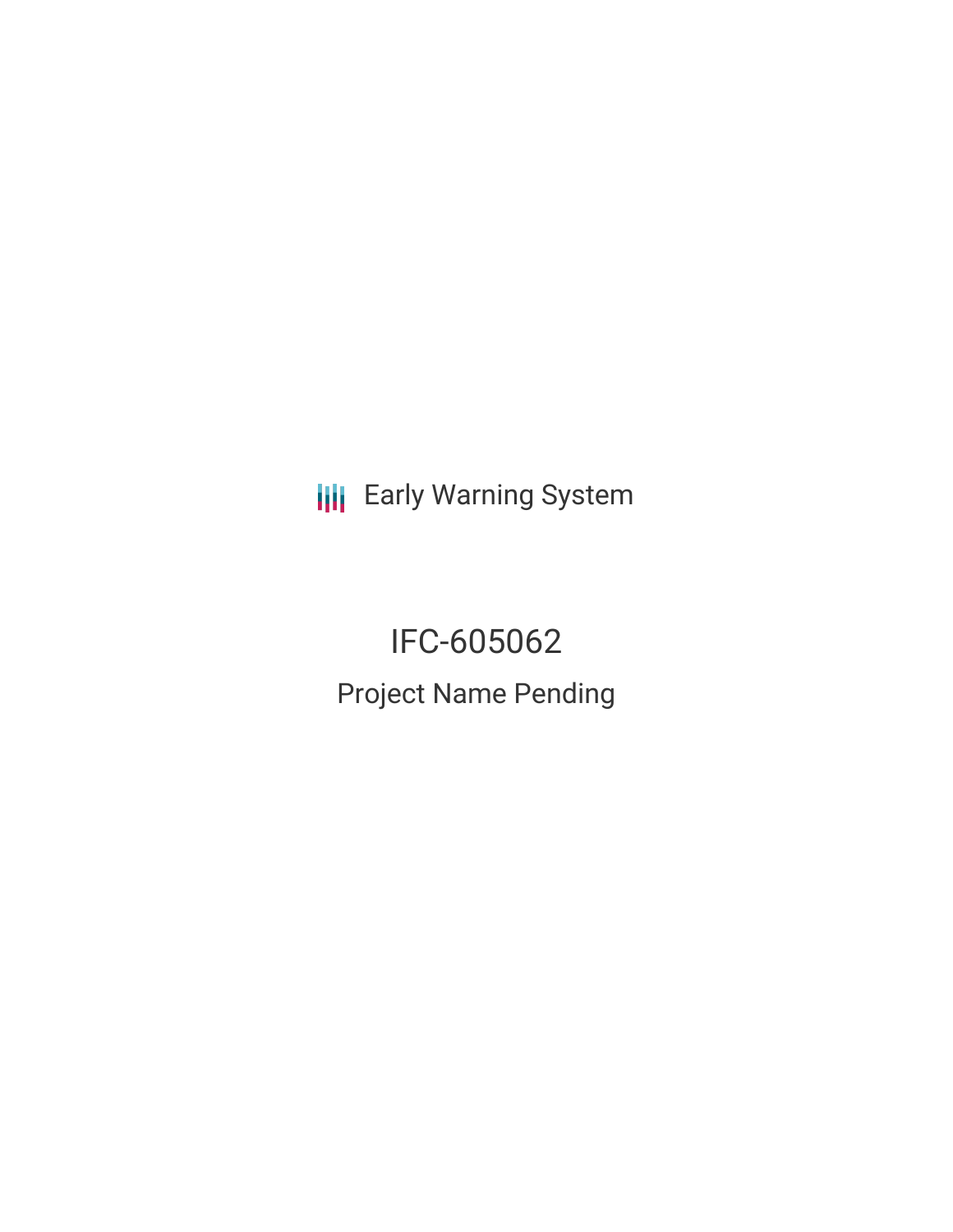

# **Quick Facts**

| <b>Countries</b>              | Morocco                                 |
|-------------------------------|-----------------------------------------|
| <b>Financial Institutions</b> | International Finance Corporation (IFC) |
| <b>Status</b>                 | Approved                                |
| <b>Bank Risk Rating</b>       | U                                       |
| <b>Voting Date</b>            | 2020-05-13                              |
| <b>Borrower</b>               | Region of Fes-Meknes                    |
| <b>Sectors</b>                | <b>Technical Cooperation, Transport</b> |
| <b>Investment Type(s)</b>     | <b>Advisory Services</b>                |
| <b>Project Cost (USD)</b>     | \$ 0.46 million                         |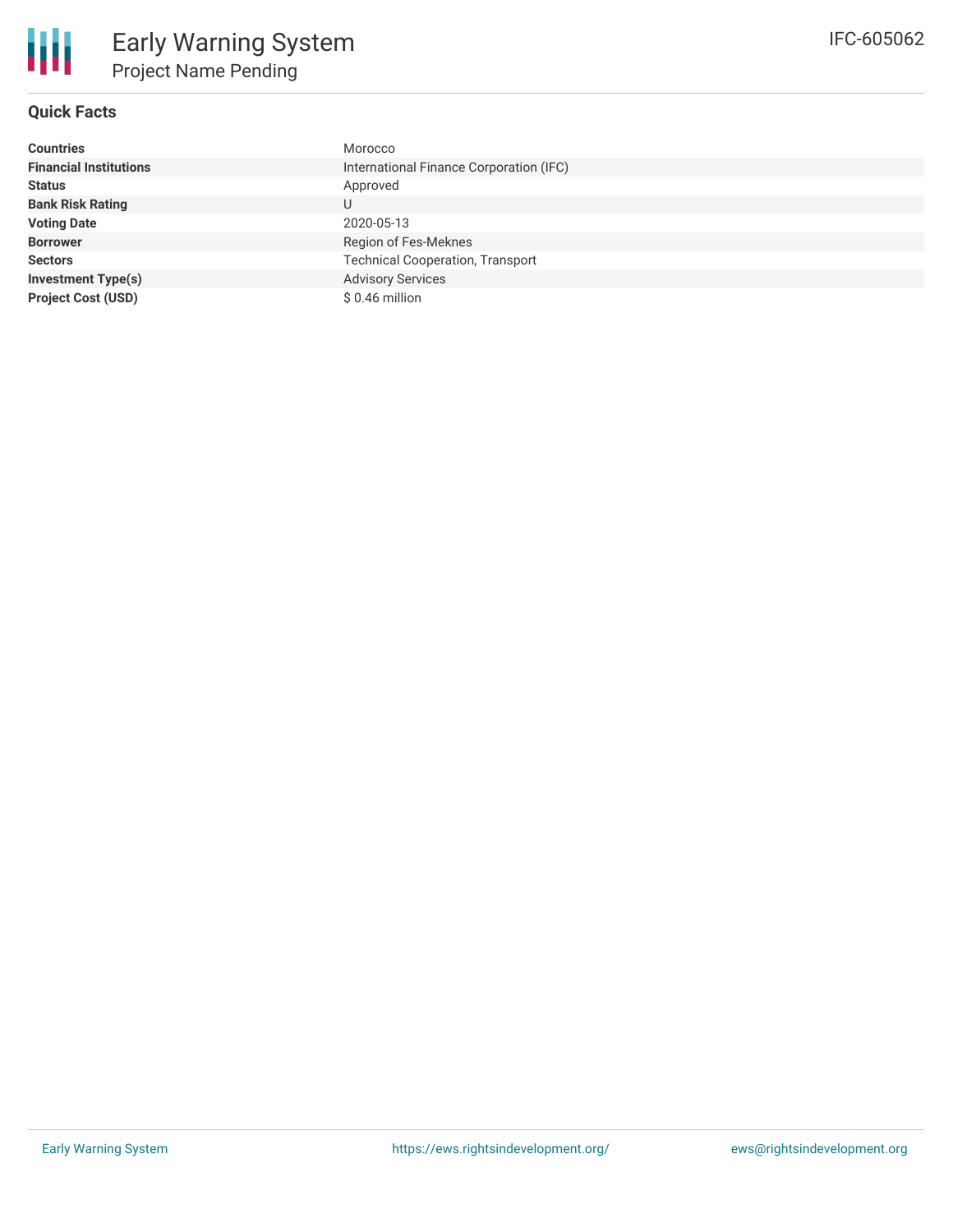# **Project Description**

According to bank provided information, this advisory project is to provide support to the Region of Fes-Meknes and specifically to their Rural Roads Project, which aims at converting existing dirt roads into paved roads to improve rural population's access to critical social infrastructure services. IFC will accompany the proposed investment by a comprehensive advisory support program, supported through the MENA Cities Initiative. The advisory support will help the region of Fes-Meknes to address identified investment bottlenecks, facilitating the project's delivery according to international best practice and to build the Region's capacity.

IFC's advisory support focuses on the following areas:

- 1. Provide upstream project development support to help the Region address identified bankability constraints and to build environmental and social (E&S) management capacity and implement the rural roads component in compliance with E&S standards;
- 2. Develop a road maintenance strategy to ensure that existing and newly constructed rural road assets are sustainably managed, while long-term road maintenance and rehabilitation cost are reduced and capacity among the Region and rural municipalities is developed to coordinate and finance maintenance activities, including through relevant procurement approaches;
- 3. Provide additional advisory support, as needed.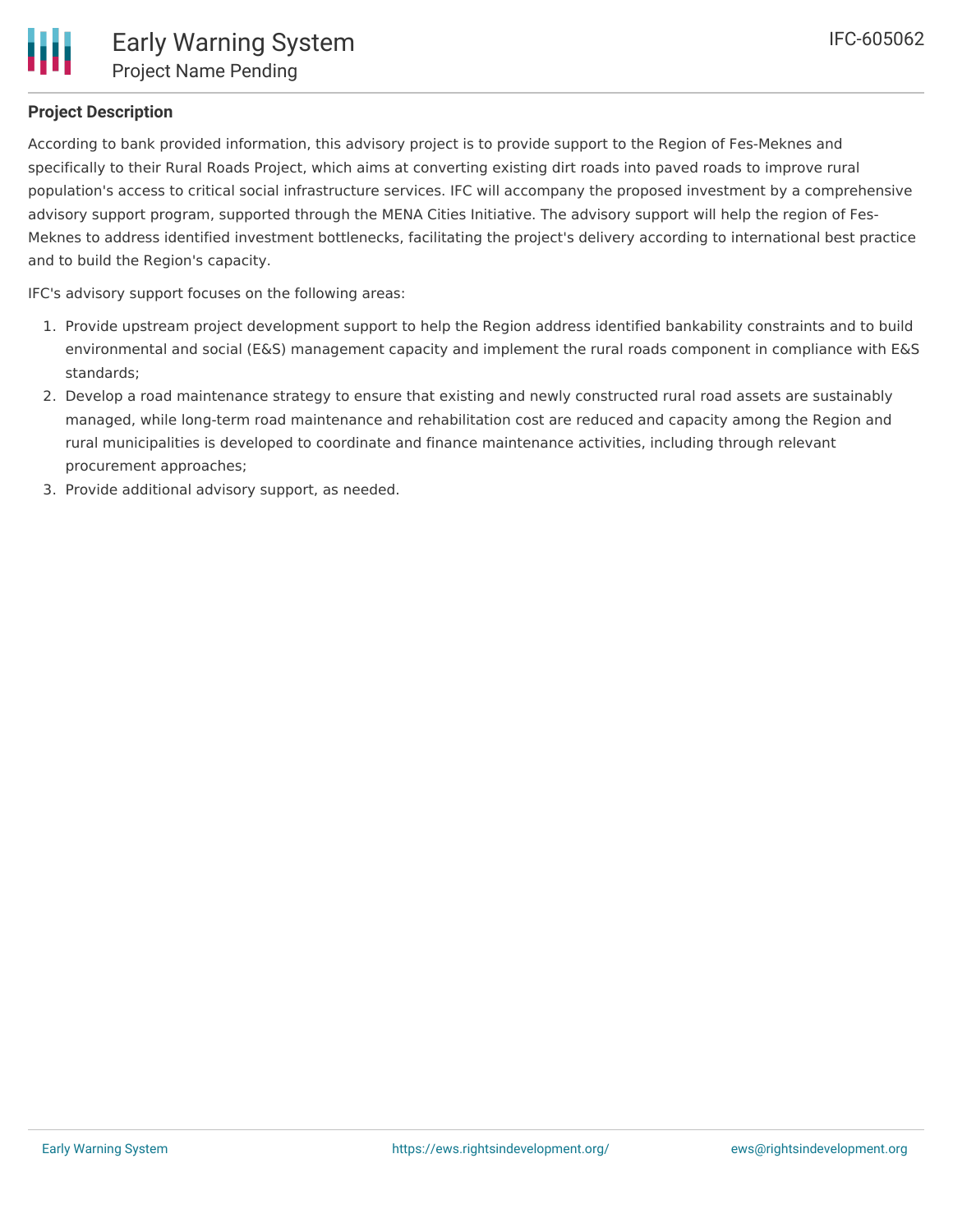## **Investment Description**

冊

• International Finance Corporation (IFC)